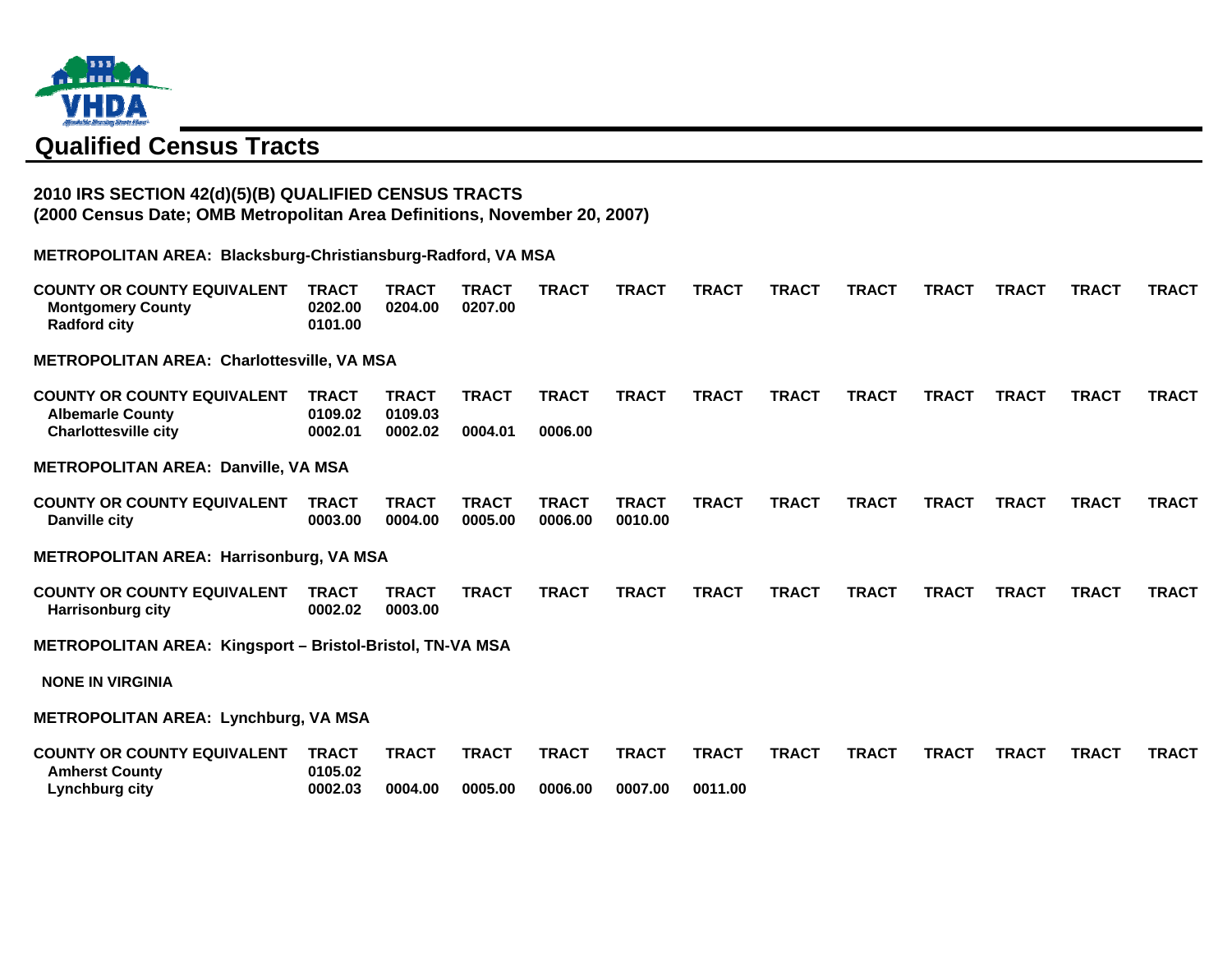## **2010 IRS SECTION 42(d)(5)(B) QUALIFIED CENSUS TRACTS (2000 Census Date; OMB Metropolitan Area Definitions, November 20, 2007)**

#### **METROPOLITAN AREA: Richmond, VA MSA**

**Williamsburg city 3702.00** 

| <b>COUNTY OR COUNTY EQUIVALENT</b><br><b>Chesterfield County</b><br><b>Goochland County</b><br><b>Henrico County</b><br><b>Sussex County</b> | <b>TRACT</b><br>1004.06<br>4003.00<br>2008.05<br>8704.00 | <b>TRACT</b> | <b>TRACT</b> | <b>TRACT</b> | <b>TRACT</b> | <b>TRACT</b> | <b>TRACT</b> | <b>TRACT</b> | <b>TRACT</b> | <b>TRACT</b> | <b>TRACT</b> | <b>TRACT</b> |
|----------------------------------------------------------------------------------------------------------------------------------------------|----------------------------------------------------------|--------------|--------------|--------------|--------------|--------------|--------------|--------------|--------------|--------------|--------------|--------------|
| <b>Hopewell city</b>                                                                                                                         | 8203.00                                                  | 8207.00      |              |              |              |              |              |              |              |              |              |              |
| <b>Petersburg city</b>                                                                                                                       | 8101.00                                                  | 8102.00      | 8105.00      | 8106.00      | 8107.00      | 8108.00      |              |              |              |              |              |              |
| <b>Richmond city</b>                                                                                                                         | 0103.00                                                  | 0108.00      | 0109.00      | 0110.00      | 0111.00      | 0201.00      | 0202.00      | 0203.00      | 0204.00      | 0205.00      | 0206.00      | 0207.00      |
|                                                                                                                                              | 0208.00                                                  | 0209.00      | 0210.00      | 0211.00      | 0301.00      | 0302.00      | 0305.00      | 0402.00      | 0403.00      | 0404.00      | 0413.00      | 0414.00      |
|                                                                                                                                              | 0601.00                                                  | 0602.00      | 0603.00      | 0604.00      | 0607.00      | 0608.00      | 0609.00      |              |              |              |              |              |
| <b>METROPOLITAN AREA: Roanoke, VA MSA</b>                                                                                                    |                                                          |              |              |              |              |              |              |              |              |              |              |              |
| <b>COUNTY OR COUNTY EQUIVALENT</b>                                                                                                           | <b>TRACT</b>                                             | <b>TRACT</b> | <b>TRACT</b> | <b>TRACT</b> | <b>TRACT</b> | <b>TRACT</b> | <b>TRACT</b> | <b>TRACT</b> | <b>TRACT</b> | <b>TRACT</b> | <b>TRACT</b> | <b>TRACT</b> |
| Roanoke city<br>Salem city                                                                                                                   | 0007.00<br>0104.00                                       | 0008.00      | 0009.00      | 0010.00      | 0011.00      | 0012.00      | 0013.00      |              |              |              |              |              |
| METROPOLITAN AREA: Virginia Beach - Norfolk - Newport News, VA-NC MSA                                                                        |                                                          |              |              |              |              |              |              |              |              |              |              |              |
| <b>COUNTY OR COUNTY EQUIVALENT</b>                                                                                                           | <b>TRACT</b>                                             | <b>TRACT</b> | <b>TRACT</b> | <b>TRACT</b> | <b>TRACT</b> | <b>TRACT</b> | <b>TRACT</b> | <b>TRACT</b> | <b>TRACT</b> | <b>TRACT</b> | <b>TRACT</b> | <b>TRACT</b> |
| <b>York County</b>                                                                                                                           | 0505.00                                                  |              |              |              |              |              |              |              |              |              |              |              |
| <b>Chesapeake city</b>                                                                                                                       | 0201.00                                                  | 0202.00      | 0203.00      | 0205.01      | 0205.02      | 0207.00      |              |              |              |              |              |              |
| <b>Hampton city</b>                                                                                                                          | 0106.01                                                  | 0106.02      | 0113.00      | 0114.00      |              |              |              |              |              |              |              |              |
| <b>Newport News city</b>                                                                                                                     | 0301.00                                                  | 0303.00      | 0304.00      | 0305.00      | 0306.00      | 0308.00      | 0309.00      |              |              |              |              |              |
| <b>Norfolk city</b>                                                                                                                          | 0014.00                                                  | 0025.00      | 0026.00      | 0027.00      | 0029.00      | 0034.00      | 0035.01      | 0041.00      | 0042.00      | 0043.00      | 0044.00      | 0046.00      |
|                                                                                                                                              | 0047.00                                                  | 0048.00      | 0050.00      | 0051.00      | 0052.00      | 0053.00      | 0057.01      | 0058.00      | 0065.01      | 0065.02      |              |              |
| <b>Portsmouth city</b>                                                                                                                       | 2105.00                                                  | 2111.00      | 2114.00      | 2118.00      | 2119.00      | 2120.00      | 2121.00      | 2126.00      |              |              |              |              |
| <b>Suffolk city</b>                                                                                                                          | 0651.00                                                  | 0653.00      | 0654.00      | 0655.00      |              |              |              |              |              |              |              |              |
| Virginia Beach city                                                                                                                          | 0442.00                                                  | 0458.10      |              |              |              |              |              |              |              |              |              |              |
| Williamsburg city                                                                                                                            | 3702.00                                                  |              |              |              |              |              |              |              |              |              |              |              |

#### **METROPOLITAN AREA: Washington – Arlington – Alexandria, DC-MD-VA-WV MSA**

| <b>COUNTY OR COUNTY EQUIVALENT</b> | TRACT   | TRACT   | <b>TRACT</b> | <b>TRACT</b> | <b>TRACT</b> | <b>TRACT</b> | <b>TRACT</b> | <b>TRACT</b> | <b>TRACT</b> | <b>TRACT</b> | TRACT | TRACT |
|------------------------------------|---------|---------|--------------|--------------|--------------|--------------|--------------|--------------|--------------|--------------|-------|-------|
| <b>Arlington County</b>            | 1027.00 |         |              |              |              |              |              |              |              |              |       |       |
| <b>Fairfax County</b>              | 4215.00 | 4219.00 |              |              |              |              |              |              |              |              |       |       |
| <b>Prince William County</b>       | 9009.01 | 9009.03 | 9011.00      |              |              |              |              |              |              |              |       |       |
| Fredericksburg city                | 0002.00 | 0004.00 | 0005.00      |              |              |              |              |              |              |              |       |       |